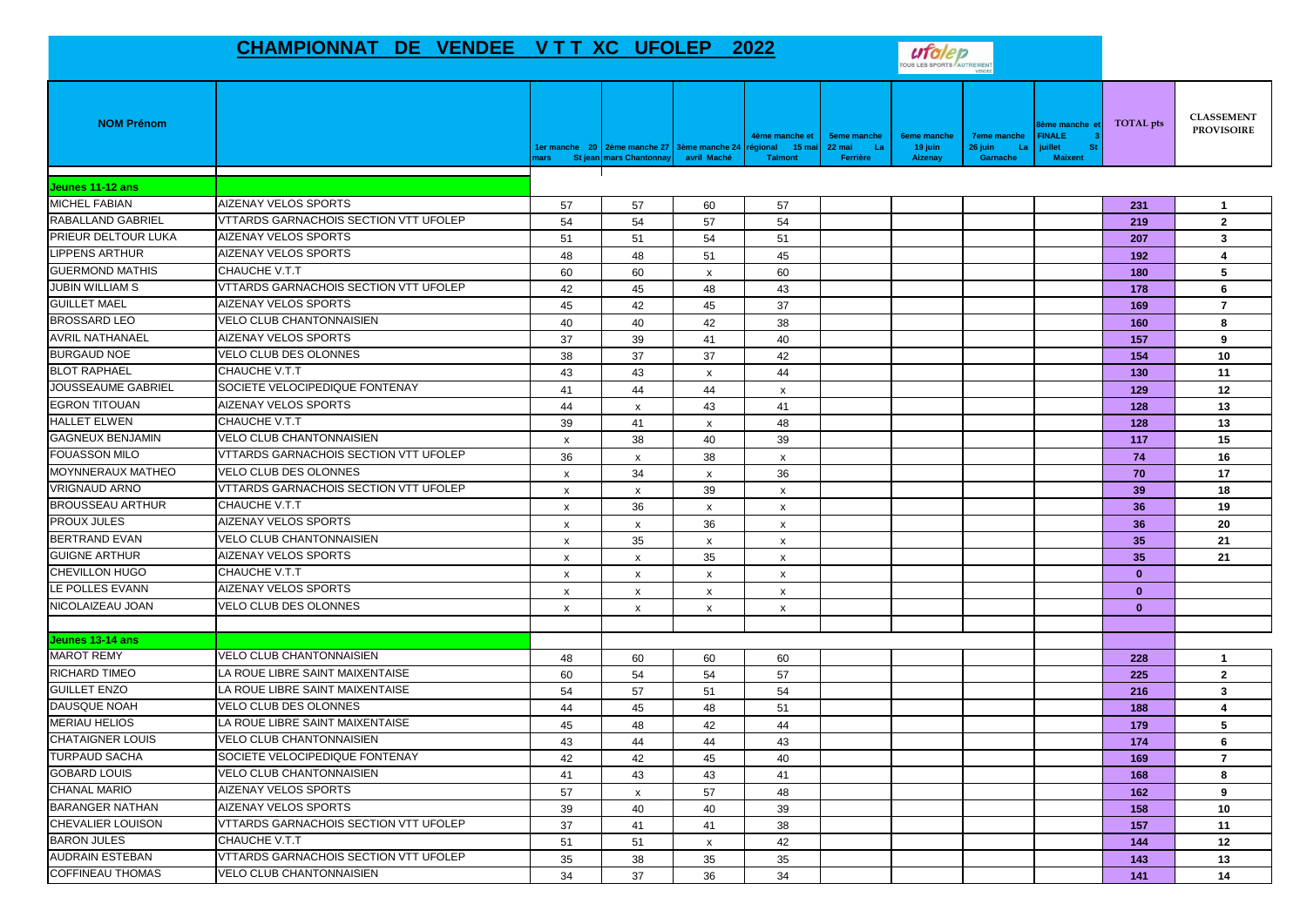| <b>BLONDE MATHIS</b>      | <b>VELO CLUB DES OLONNES</b>                              | 36                        | 36      | 33                        | 33                        |  |  | 138          | 15             |
|---------------------------|-----------------------------------------------------------|---------------------------|---------|---------------------------|---------------------------|--|--|--------------|----------------|
| <b>CARDIN ELIOTH</b>      | VELO CLUB DES OLONNES                                     | $\pmb{\chi}$              | 39      | 38                        | 37                        |  |  | 114          | 16             |
| PELLOQUIN KARL            | VELO CLUB DES OLONNES                                     | 40                        | X       | 37                        | 36                        |  |  | 113          | 17             |
| <b>BLANCHARD THIBAULT</b> | LA ROCHE VENDEE CYCLISME                                  | 38                        | x       | 39                        | $\mathsf{x}$              |  |  | 77           | 18             |
| <b>TEXIER LUCAS</b>       | LES SABLES VENDEE CYCLISME                                |                           |         |                           | 45                        |  |  | 45           | 19             |
| CLERJAUD NOA              | VELO CLUB CHANTONNAISIEN                                  | x                         | x<br>35 | X                         |                           |  |  | 35           | 20             |
| <b>ARCHAMBEAU JONAS</b>   | VTTARDS GARNACHOIS SECTION VTT UFOLEP                     | x                         |         | $\boldsymbol{\mathsf{x}}$ | X                         |  |  | 34           | 21             |
| <b>BRETIN PAUL</b>        | VELO CLUB DES OLONNES                                     | $\pmb{\chi}$              | X       | 34                        | $\boldsymbol{\mathsf{x}}$ |  |  |              |                |
| <b>BUSSEROLLES JOAN</b>   | LA ROUE LIBRE SAINT MAIXENTAISE                           | $\boldsymbol{\mathsf{x}}$ | X       | $\mathsf{x}$              | $\boldsymbol{\mathsf{x}}$ |  |  | $\mathbf{0}$ |                |
| <b>GUIBERT SON</b>        | AIZENAY VELOS SPORTS                                      | $\boldsymbol{\mathsf{x}}$ | x       | $\boldsymbol{\mathsf{x}}$ | x                         |  |  | $\mathbf{0}$ |                |
| <b>GUILLOTEAU ARTHUR</b>  | ASSOCIATION CYCLISTE MELLETOISE                           | X                         | x       | $\boldsymbol{\mathsf{x}}$ | x                         |  |  | $\mathbf{0}$ |                |
|                           |                                                           | х                         | x       | X                         | x                         |  |  | $\mathbf{0}$ |                |
| ROCHEREAU BENJAMIN        | <b>VELO CLUB DES OLONNES</b>                              | X                         | х       | $\boldsymbol{\mathsf{x}}$ | $\boldsymbol{\mathsf{x}}$ |  |  | $\mathbf{0}$ |                |
| Jeunes 13-14 ans (F)      |                                                           |                           |         |                           |                           |  |  |              |                |
| JAUD EVE                  | <b>VELO CLUB CHANTONNAISIEN</b>                           | 60                        | 60      | 60                        | 60                        |  |  | 240          | $\mathbf{1}$   |
| <b>FIQUET MARION</b>      | <b>VELO CLUB CHANTONNAISIEN</b>                           | 57                        | 57      | 57                        | 57                        |  |  | 228          | $\overline{2}$ |
| <b>ZINOVIEFF LUCIE</b>    | AIZENAY VELOS SPORTS                                      | x                         | x       | X                         | X                         |  |  | $\mathbf{0}$ |                |
|                           |                                                           |                           |         |                           |                           |  |  |              |                |
| Jeunes 15-16 ans          |                                                           |                           |         |                           |                           |  |  |              |                |
| LAMBERT THEO              | LA ROCHE VENDEE CYCLISME                                  | 57                        | 54      | 60                        | 57                        |  |  | 228          | $\mathbf{1}$   |
| <b>GIRAUD REMI</b>        | VTTARDS GARNACHOIS SECTION VTT UFOLEP                     | 45                        | 51      | 48                        | 54                        |  |  | 198          | $\overline{2}$ |
| <b>BLANCHARD ANTONIN</b>  | LA ROCHE VENDEE CYCLISME                                  | 51                        | x       | 57                        | 60                        |  |  | 168          | 3              |
| <b>GILET HUGO</b>         | <b>VTTARDS GARNACHOIS SECTION VTT UFOLEP</b>              | 48                        | 60      | 51                        | $\boldsymbol{\mathsf{x}}$ |  |  | 159          | 4              |
| <b>BABU MARTIN</b>        | LA ROCHE VENDEE CYCLISME                                  | 43                        | x       | 54                        | 51                        |  |  | 148          | 5              |
| L'HUILLIER MATHEO         | <b>VELO CLUB DES OLONNES</b>                              | 42                        | 45      | $\boldsymbol{\mathsf{x}}$ | 49                        |  |  | 136          | 6              |
| <b>ROGER LUKAS</b>        | CHAUCHE V.T.T                                             | 54                        | 57      | $\boldsymbol{\mathsf{x}}$ | $\boldsymbol{\mathsf{x}}$ |  |  | 111          | $\overline{7}$ |
| HERBRETEAU GABRIEL        | <b>VELO CLUB CHANTONNAISIEN</b>                           | 44                        | 48      | $\mathsf{x}$              | $\boldsymbol{\mathsf{x}}$ |  |  | 92           | 8              |
| <b>JOLY AXEL</b>          | CHAUCHE V.T.T                                             | 60                        | x       | $\boldsymbol{\mathsf{x}}$ | $\boldsymbol{\mathsf{x}}$ |  |  | 60           | 9              |
| <b>GUERIN ESTEBAN</b>     | AIZENAY VELOS SPORTS                                      | X                         | x       | 45                        | x                         |  |  | 45           | 10             |
|                           | BEN TAHAR - BREMAUD ALEXIS SOCIETE VELOCIPEDIQUE FONTENAY | $\boldsymbol{\mathsf{x}}$ | x       | $\boldsymbol{\mathsf{x}}$ | $\boldsymbol{\mathsf{x}}$ |  |  | $\mathbf{0}$ |                |
| <b>BENESTEAU NATHAN</b>   | VELO CLUB DES OLONNES                                     | x                         | x       | $\boldsymbol{\mathsf{x}}$ | x                         |  |  | $\mathbf{0}$ |                |
| <b>BOIZUMAULT CHARLY</b>  | <b>VELO CLUB CHANTONNAISIEN</b>                           | $\boldsymbol{\mathsf{x}}$ | X       | $\mathsf{x}$              | $\boldsymbol{\mathsf{x}}$ |  |  | $\mathbf{0}$ |                |
| <b>GUERIN TONY</b>        | LA ROUE LIBRE SAINT MAIXENTAISE                           | X                         | x       | $\boldsymbol{\mathsf{x}}$ | $\boldsymbol{\mathsf{x}}$ |  |  | $\mathbf{0}$ |                |
| LE POLLES ELOUAN          | <b>AIZENAY VELOS SPORTS</b>                               | X                         | x       | $\boldsymbol{\mathsf{x}}$ | x                         |  |  | $\bf{0}$     |                |
| <b>MALARD LOUIS</b>       | AIZENAY VELOS SPORTS                                      | $\boldsymbol{\mathsf{x}}$ | x       | $\boldsymbol{\mathsf{x}}$ | X                         |  |  | $\mathbf{0}$ |                |
| <b>MOYNNERAUX LOUIS</b>   | VELO CLUB DES OLONNES                                     | $\boldsymbol{\mathsf{x}}$ | х       | $\boldsymbol{\mathsf{x}}$ | $\boldsymbol{\mathsf{x}}$ |  |  | $\mathbf{0}$ |                |
| <b>REMAUD ALEXIS</b>      | AIZENAY VELOS SPORTS                                      | $\boldsymbol{\mathsf{x}}$ | x       | $\boldsymbol{\mathsf{x}}$ | $\boldsymbol{\mathsf{x}}$ |  |  | $\mathbf{0}$ |                |
| <b>TEXIER ABEL</b>        | SOCIETE VELOCIPEDIQUE FONTENAY                            | $\boldsymbol{\mathsf{x}}$ | x       | $\boldsymbol{\mathsf{x}}$ | X                         |  |  | $\mathbf{0}$ |                |
| <b>VENDE FLAVIO</b>       | VELO CLUB CHANTONNAISIEN                                  | x                         | х       | $\boldsymbol{\mathsf{x}}$ | x                         |  |  | $\mathbf{0}$ |                |
| Jeunes 15-16 ans (F)      |                                                           |                           |         |                           |                           |  |  |              |                |
| <b>ALBERT MANON</b>       | VTTARDS GARNACHOIS SECTION VTT UFOLEP                     | 57                        | 60      | 57                        | 57                        |  |  | 231          | 1              |
| <b>JOLLY EMMA</b>         | AIZENAY VELOS SPORTS                                      | 60                        | X       | 60                        | 60                        |  |  | 180          | $\overline{2}$ |
| NICOLAIZEAU LOUNA         | VELO CLUB DES OLONNES                                     | X                         | X       | $\mathsf{x}$              | X                         |  |  | $\mathbf{0}$ |                |
|                           |                                                           |                           |         |                           |                           |  |  |              |                |
| <b>Adultes 17-19 ans</b>  |                                                           |                           |         |                           |                           |  |  |              |                |
| <b>BERRANGER CLEMENT</b>  | <b>VELO CLUB CHANTONNAISIEN</b>                           | 57                        | 60      | 48                        | 54                        |  |  | 219          | $\mathbf{1}$   |
| <b>ALBERT ENZO</b>        | VTTARDS GARNACHOIS SECTION VTT UFOLEP                     | 51                        | 57      | 54                        | 51                        |  |  | 213          | $\mathbf{2}$   |
| <b>CLEMENCON TRISTAN</b>  | <b>VELO CLUB DES OLONNES</b>                              | 54                        | 54      | 45                        | 48                        |  |  | 201          | $\mathbf{3}$   |
| <b>GALL EWEN</b>          | <b>VTTARDS GARNACHOIS SECTION VTT UFOLEP</b>              | 45                        | 45      | 51                        | 45                        |  |  | 186          | $\overline{4}$ |
| <b>CRAIPEAU SAMUEL</b>    | SOCIETE VELOCIPEDIQUE FONTENAY                            | 43                        | 51      | 43                        | 43                        |  |  | 180          | 5              |
| PEDASE JORDAN             | VELO CLUB DES OLONNES                                     | 44                        | 48      | 44                        | 44                        |  |  | 180          | 5              |
|                           |                                                           |                           |         |                           |                           |  |  |              |                |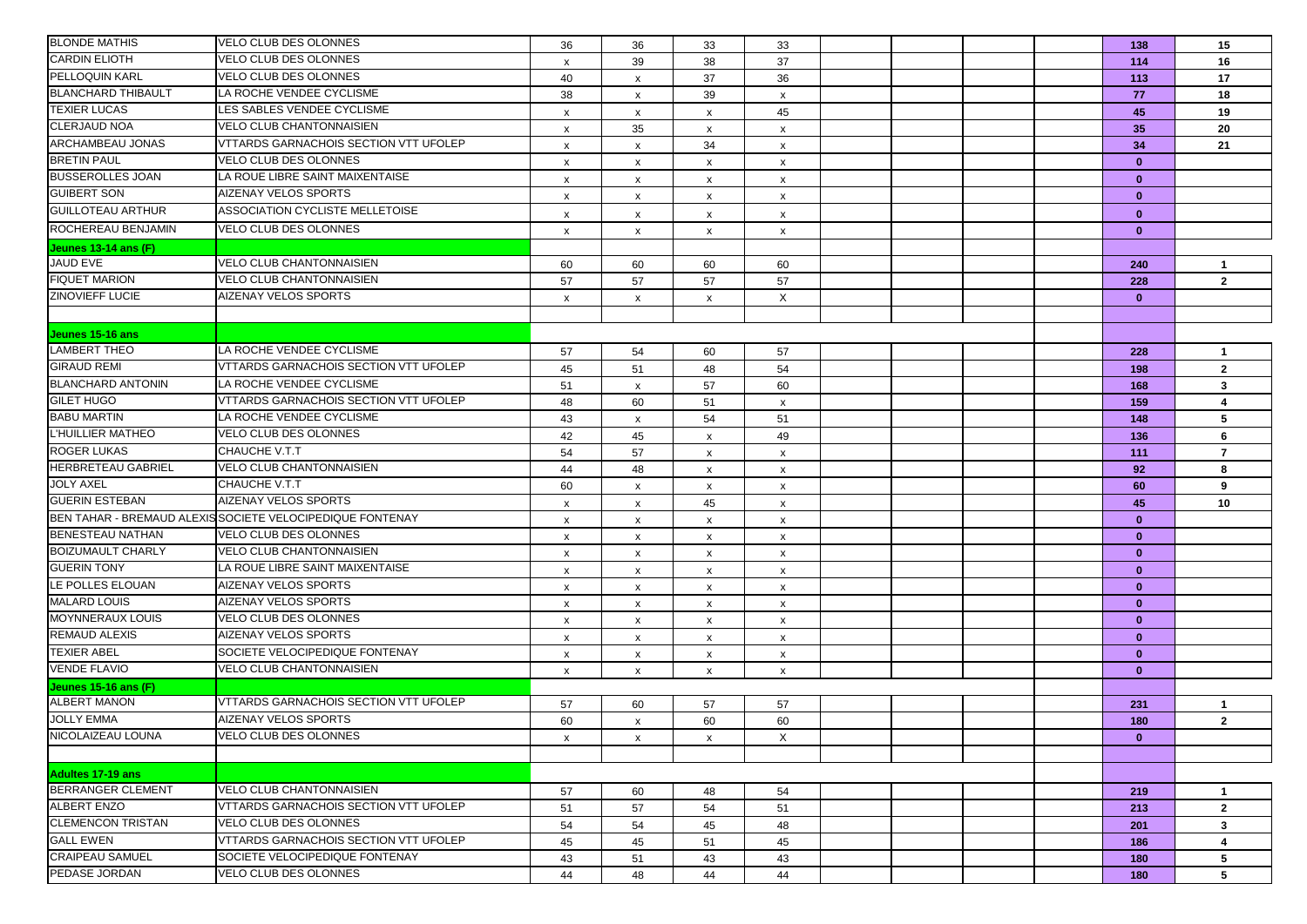| <b>JOBARD AIME</b>        | <b>VELO CLUB CHANTONNAISIEN</b>         | 60                        | $\boldsymbol{\mathsf{x}}$ | 60                        | 60                        |  |  | 180          | 5                       |
|---------------------------|-----------------------------------------|---------------------------|---------------------------|---------------------------|---------------------------|--|--|--------------|-------------------------|
| <b>BERTON MAXIME</b>      | CYCLO CLUB SERIGNE                      | 42                        | 44                        | 41                        | 40                        |  |  | 167          | $\overline{7}$          |
| PIVETEAU ROMAIN           | CHAUCHE V.T.T                           | X                         | 43                        | 40                        | 41                        |  |  | 124          | 9                       |
| RABAUD KENNY              | <b>AIZENAY VELOS SPORTS</b>             | $\boldsymbol{\mathsf{x}}$ | x                         | 57                        | 57                        |  |  | 114          | 10                      |
| <b>BOUCHAND SIMON</b>     | SOCIETE VELOCIPEDIQUE FONTENAY          | 48                        | $\boldsymbol{\mathsf{x}}$ | $\mathsf{x}$              | 42                        |  |  | 90           | 11                      |
| <b>GREAUD FABIEN</b>      | <b>AIZENAY VELOS SPORTS</b>             | x                         | x                         | 42                        | $\boldsymbol{\mathsf{x}}$ |  |  | 42           | 12                      |
| <b>BERTHOME FLORIAN</b>   | ST JEAN DE MONTS VENDEE CYCLISME        | x                         | $\boldsymbol{\mathsf{x}}$ | $\boldsymbol{\mathsf{x}}$ | x                         |  |  | $\mathbf{0}$ |                         |
| <b>BUSSEROLLES PAUL</b>   | LA ROUE LIBRE SAINT MAIXENTAISE         | X                         | x                         | x                         | x                         |  |  | $\mathbf{0}$ |                         |
| <b>HAY AUDRAN</b>         | <b>VELO CLUB CHANTONNAISIEN</b>         | $\boldsymbol{\mathsf{x}}$ | x                         | $\mathsf{x}$              | $\mathsf{x}$              |  |  | $\mathbf{0}$ |                         |
| <b>RONSIN ARNO</b>        | VTTARDS GARNACHOIS SECTION VTT UFOLEP   | x                         | $\boldsymbol{\mathsf{x}}$ | $\boldsymbol{\mathsf{x}}$ | $\boldsymbol{\mathsf{x}}$ |  |  | $\mathbf{0}$ |                         |
|                           |                                         |                           |                           |                           |                           |  |  |              |                         |
| <b>Féminines 17-29</b>    |                                         |                           |                           |                           |                           |  |  |              |                         |
| MORISSET ZOE              | ASSOCIATION CYCLISTE MELLETOISE         | 60                        | 57                        | 60                        | 60                        |  |  | 237          | $\overline{\mathbf{1}}$ |
| <b>RICHARD ORNELLA</b>    | LA ROUE LIBRE SAINT MAIXENTAISE         | 57                        | 60                        | 54                        | 54                        |  |  | 225          | $\mathbf{2}$            |
| <b>CHOQUET ALEXIA</b>     | <b>AIZENAY VELOS SPORTS</b>             | 54                        | 54                        | 57                        | 57                        |  |  | 222          | $3^{\circ}$             |
| <b>BERTHOME ALEXANDRA</b> | ST JEAN DE MONTS VENDEE CYCLISME        | 51                        | $\boldsymbol{\mathsf{x}}$ | $\boldsymbol{\mathsf{x}}$ | $\boldsymbol{\mathsf{x}}$ |  |  | 51           | 4                       |
| <b>MINET LOANE</b>        | LA ROUE LIBRE SAINT MAIXENTAISE         | x                         | X                         | $\mathsf{x}$              | x                         |  |  | $\mathbf{0}$ |                         |
| LOISEAU MAELLE            | <b>AIZENAY VELOS SPORTS</b>             | X                         | X                         | X                         | x                         |  |  | $\mathbf{0}$ |                         |
|                           |                                         |                           |                           |                           |                           |  |  |              |                         |
| Adultes 20-29 ans         |                                         |                           |                           |                           |                           |  |  |              |                         |
| <b>GAMBERT YVAN</b>       | VTTARDS GARNACHOIS SECTION VTT UFOLEP   | 48                        | 57                        | 51                        | 57                        |  |  | 213          | $\mathbf{1}$            |
| <b>BAUDOUIN LEO</b>       | <b>CYCLO CLUB SERIGNE</b>               | 54                        | 51                        | 45                        | 54                        |  |  | 204          | $\overline{2}$          |
| <b>CANTIN MAXIME</b>      | SOCIETE VELOCIPEDIQUE FONTENAY          | 57                        | 42                        | 54                        | 45                        |  |  | 198          | $\mathbf{3}$            |
| <b>BAPTISTE GREGORY</b>   | SOCIETE VELOCIPEDIQUE FONTENAY          | 45                        | 45                        | 44                        | 51                        |  |  | 185          | 4                       |
| <b>RIVALIN MALVIN</b>     | VTTARDS GARNACHOIS SECTION VTT UFOLEP   | X                         | 60                        | 57                        | 60                        |  |  | 177          | 5                       |
| POUCLET NICOLAS           | VELO CLUB DES OLONNES                   | 43                        | 43                        | 42                        | 48                        |  |  | 176          | 6                       |
| <b>BERTON RYAN</b>        | <b>CYCLO CLUB SERIGNE</b>               | 44                        | 44                        | 43                        | 44                        |  |  | 175          | $\overline{7}$          |
| <b>MICHAUD THOMAS</b>     | ASSOCIATION CYCLISTE MELLETOISE         | 51                        | 54                        | 48                        | $\boldsymbol{\mathsf{x}}$ |  |  | 153          | 8                       |
| <b>GILBERT LOUIS</b>      | <b>CHAUCHE V.T.T</b>                    | 60                        | $\boldsymbol{\mathsf{x}}$ | 60                        | x                         |  |  | 120          | 9                       |
| <b>BRIANCEAU SYLVAIN</b>  | <b>VELO CLUB CHANTONNAISIEN</b>         | X                         | 48                        | X                         | X                         |  |  | 48           | 10                      |
| <b>BARDOT MORGAN</b>      | VELO CLUB DE VENANSAULT                 | $\boldsymbol{\mathsf{x}}$ | x                         | $\mathsf{x}$              | $\mathsf{x}$              |  |  | $\mathbf{0}$ |                         |
| <b>CHANAL EMILIEN</b>     | AIZENAY VELOS SPORTS                    | x                         | $\boldsymbol{\mathsf{x}}$ | $\pmb{\chi}$              | $\boldsymbol{\mathsf{x}}$ |  |  | $\mathbf{0}$ |                         |
|                           |                                         |                           |                           |                           |                           |  |  |              |                         |
| Adultes 30-39 ans         |                                         |                           |                           |                           |                           |  |  |              |                         |
| CHANTREAU JULIEN          | VTTARDS GARNACHOIS SECTION VTT UFOLEP   | 60                        | 60                        | 60                        | 60                        |  |  | 240          | $\mathbf{1}$            |
| SINGEOT RODOLPHE          | <b>ST JEAN DE MONTS VENDEE CYCLISME</b> | 51                        | 48                        | 51                        | 54                        |  |  | 204          | $\mathbf{2}$            |
| JOUSSEAUME NICOLAS        | SOCIETE VELOCIPEDIQUE FONTENAY          | 43                        | 54                        | 48                        | 57                        |  |  | 202          | $3^{\circ}$             |
| <b>FONTI ANTHONY</b>      | ST JEAN DE MONTS VENDEE CYCLISME        | 40                        | 44                        | 43                        | 48                        |  |  | 175          | $\overline{4}$          |
| <b>GUIBERT PIERRE</b>     | <b>VELO CLUB DES OLONNES</b>            | 37                        | 42                        | 41                        | 44                        |  |  | 164          | 5                       |
| <b>BILLET FABIEN</b>      | ST JEAN DE MONTS VENDEE CYCLISME        | 38                        | 39                        | 42                        | 45                        |  |  | 164          | 6                       |
| ROCHEREAU HUGO            | VTTARDS GARNACHOIS SECTION VTT UFOLEP   | 48                        | 51                        | 54                        | x                         |  |  | 153          | $\overline{7}$          |
| JOUSSEAUME FRANCOIS       | SOCIETE VELOCIPEDIQUE FONTENAY          | 45                        | 57                        | 45                        | X                         |  |  | 147          | 8                       |
| <b>SINGEOT GEOFFREY</b>   | ST JEAN DE MONTS VENDEE CYCLISME        | 44                        | 45                        | X                         | 51                        |  |  | 140          | 9                       |
| <b>OIRY ROMAIN</b>        | ST JEAN DE MONTS VENDEE CYCLISME        | 41                        | 41                        | 44                        | $\mathsf{x}$              |  |  | 126          | 10                      |
| <b>SALAUD TONY</b>        | VTTARDS GARNACHOIS SECTION VTT UFOLEP   | 54                        | x                         | 57                        | X                         |  |  | 111          | 11                      |
| <b>GAUTRON YANNICK</b>    | SOCIETE VELOCIPEDIQUE FONTENAY          | 42                        | 43                        | $\pmb{\mathsf{x}}$        | x                         |  |  | 85           | 12                      |
| <b>CORBINEAU JULIEN</b>   | ST JEAN DE MONTS VENDEE CYCLISME        | 57                        | x                         | $\boldsymbol{\mathsf{x}}$ | $\mathsf{x}$              |  |  | 57           | 13                      |
| LORMEAU ANTHONY           | VTTARDS GARNACHOIS SECTION VTT UFOLEP   | x                         | 40                        | x                         | x                         |  |  | 40           | 14                      |
| <b>MARTIN JULIEN</b>      | CHAUCHE V.T.T                           | 39                        | x                         | $\boldsymbol{\mathsf{x}}$ | X                         |  |  | 39           | 15                      |
| <b>BALLANGER TANGUY</b>   | LA ROUE LIBRE SAINT MAIXENTAISE         | $\boldsymbol{\mathsf{x}}$ | X                         | $\boldsymbol{\mathsf{x}}$ | $\mathsf{x}$              |  |  | $\mathbf{0}$ |                         |
|                           |                                         |                           |                           |                           |                           |  |  |              |                         |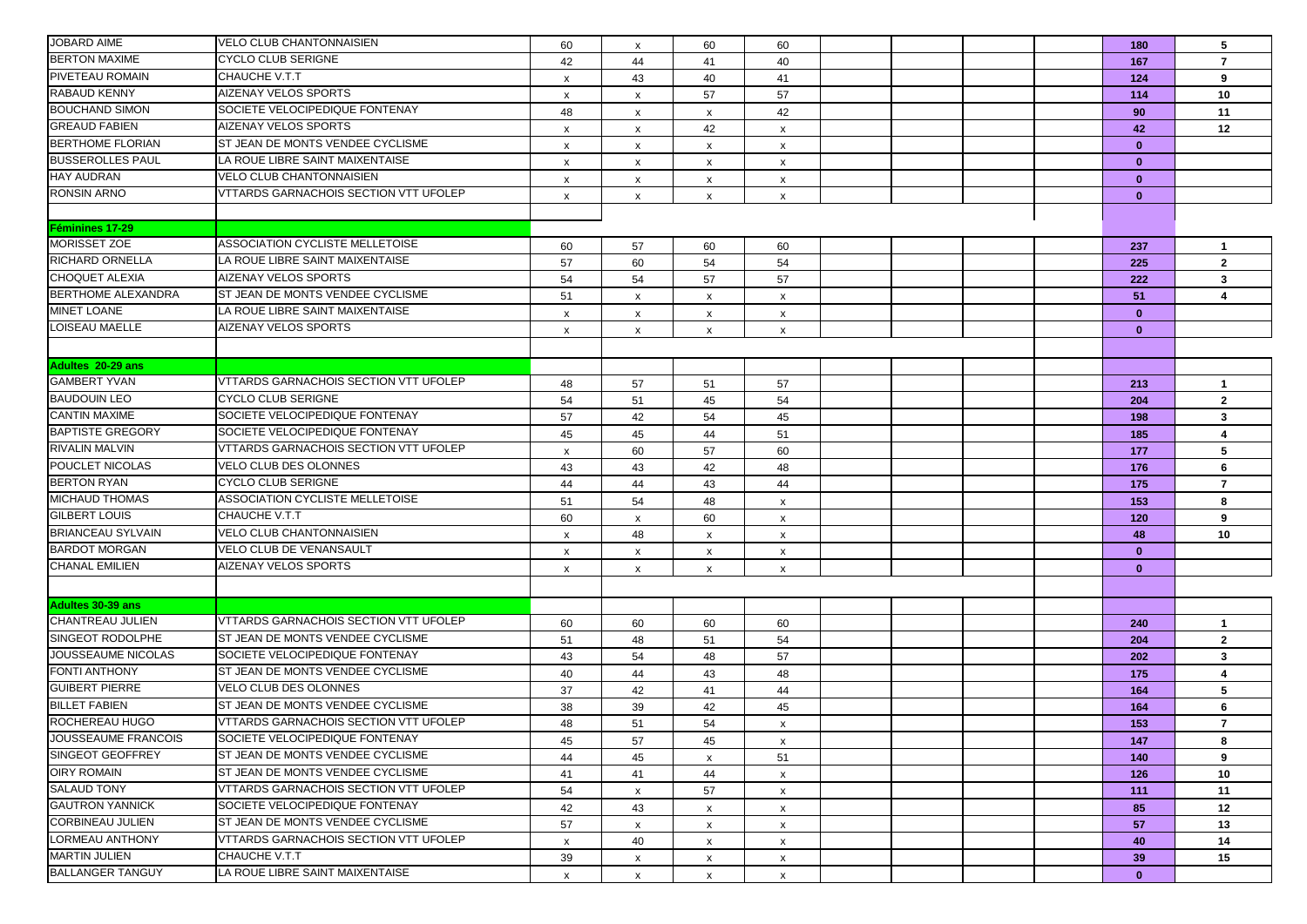| <b>MORIN JEREMY</b><br>ASSOCIATION CYCLISTE MELLETOISE<br>$\mathbf{0}$<br>$\boldsymbol{\mathsf{x}}$<br>x<br>$\boldsymbol{\mathsf{x}}$<br>$\boldsymbol{\mathsf{x}}$<br>Adultes 40-49 ans<br>VTTARDS GARNACHOIS SECTION VTT UFOLEP<br><b>GENDRE GUILLAUME</b><br>57<br>57<br>57<br>60<br>231<br>$\overline{1}$<br><b>GAGNEUX ERIC</b><br>VELO CLUB CHANTONNAISIEN<br>51<br>57<br>48<br>51<br>207<br>$\mathbf{2}$<br>VTTARDS GARNACHOIS SECTION VTT UFOLEP<br><b>BONNEAU RAYNALD</b><br>48<br>48<br>51<br>54<br>$\mathbf{3}$<br>201<br><b>GOUNORD EMMANUEL</b><br>VELO CLUB CHANTONNAISIEN<br>54<br>43<br>54<br>38<br>189<br>4<br><b>BARRETEAU CHARLES</b><br>LES SABLES VENDEE CYCLISME<br>5<br>60<br>60<br>60<br>180<br>$\boldsymbol{\mathsf{x}}$<br>DURAND GAËTAN<br>VELO CLUB DES OLONNES<br>42<br>41<br>45<br>48<br>176<br>6<br><b>MASSOT JOHNNY</b><br>VELO CLUB CHANTONNAISIEN<br>43<br>37<br>51<br>44<br>175<br>7<br>YOU CEDRIC<br><b>VELO CLUB CHANTONNAISIEN</b><br>42<br>45<br>45<br>41<br>173<br>8<br>ST JEAN DE MONTS VENDEE CYCLISME<br>PALVADEAU MICHAEL<br>36<br>39<br>41<br>44<br>160<br>9<br>PIVETEAU EMMANUEL<br>CHAUCHE V.T.T<br>37<br>37<br>42<br>40<br>156<br>10<br><b>JAUD SEBASTIEN</b><br><b>VELO CLUB CHANTONNAISIEN</b><br>33<br>36<br>39<br>40<br>148<br>11<br>POUVREAU GILDAS<br>VELO CLUB DES OLONNES<br>34<br>35<br>38<br>39<br>12<br>146<br><b>MERIAU BENOIT</b><br>LA ROUE LIBRE SAINT MAIXENTAISE<br>44<br>54<br>43<br>13<br>141<br>$\boldsymbol{\mathsf{x}}$<br><b>GALL ERWAN</b><br><b>VTTARDS GARNACHOIS SECTION VTT UFOLEP</b><br>45<br>42<br>87<br>14<br>$\boldsymbol{\mathsf{x}}$<br>X<br><b>GAY FREDERIC</b><br>VELO CLUB DE VENANSAULT<br>15<br>39<br>43<br>82<br>$\boldsymbol{\mathsf{x}}$<br>$\mathsf{x}$<br><b>JOLY LUDOVIC</b><br>CHAUCHE V.T.T<br>38<br>79<br>41<br>16<br>x<br>$\mathsf{x}$<br><b>REMPILLON JULIEN</b><br><b>VELO CLUB CHANTONNAISIEN</b><br>40<br>37<br>77<br>17<br>$\boldsymbol{\mathsf{x}}$<br>X<br><b>DURAND NICOLAS</b><br>VELO CLUB CHANTONNAISIEN<br>35<br>38<br>73<br>18<br>$\mathsf{x}$<br>$\boldsymbol{\mathsf{x}}$<br><b>RABILLER FREDDY</b><br>LA ROUE LIBRE SAINT MAIXENTAISE<br>44<br>44<br>19<br>X<br>$\boldsymbol{\mathsf{x}}$<br>X<br><b>SAMZUN GREGORY</b><br>SOCIETE VELOCIPEDIQUE FONTENAY<br>40<br>40<br>20<br>$\pmb{\times}$<br>$\mathsf{x}$<br>$\mathsf{x}$<br><b>GENDRON FREDDY</b><br>ASSOCIATION CYCLISTE MELLETOISE<br>$\mathbf{0}$<br>$\boldsymbol{\mathsf{x}}$<br>x<br>$\mathsf{x}$<br>$\boldsymbol{\mathsf{x}}$<br><b>GRIS DAVID</b><br>CHAUCHE V.T.T<br>$\mathbf{0}$<br>$\boldsymbol{\mathsf{x}}$<br>x<br>$\boldsymbol{\mathsf{x}}$<br>X<br>CHAUCHE V.T.T<br><b>GRIS JULIEN</b><br>$\mathbf{0}$<br>x<br>X<br>X<br>X<br>RICHARD SÉBASTIEN<br>LA ROUE LIBRE SAINT MAIXENTAISE<br>$\mathbf{0}$<br>$\boldsymbol{\mathsf{x}}$<br>X<br>$\mathsf{x}$<br>$\boldsymbol{\mathsf{x}}$<br>Adultes 50-59 ans<br><b>LORTIE DENIS</b><br>ST JEAN DE MONTS VENDEE CYCLISME<br>54<br>60<br>60<br>$\mathbf{1}$<br>60<br>234<br><b>FAIVRE JEAN-LUC</b><br>CHAUCHE V.T.T<br>54<br>60<br>57<br>57<br>228<br>$\mathbf{2}$<br><b>CHANAL CHRISTOPHE</b><br>AIZENAY VELOS SPORTS<br>57<br>45<br>54<br>54<br>$\mathbf{3}$<br>210<br><b>BLONDE OLIVIER</b><br>VELO CLUB DES OLONNES<br>51<br>51<br>51<br>48<br>201<br>4<br><b>BAPTISTE YANN</b><br>SOCIETE VELOCIPEDIQUE FONTENAY<br>45<br>43<br>5<br>48<br>44<br>180<br><b>JAGUENEAU TONY</b><br>LA ROCHE VENDEE CYCLISME<br>48<br>39<br>45<br>45<br>6<br>177<br><b>CORDIER EMMANUEL</b><br><b>AIZENAY VELOS SPORTS</b><br>42<br>42<br>43<br>39<br>$\overline{7}$<br>166<br><b>CORNUAT CLEMENT</b><br><b>VELO CLUB DES OLONNES</b><br>41<br>42<br>8<br>41<br>41<br>165<br>MARQUAND LUC<br>VELO CLUB CHANTONNAISIEN<br>40<br>40<br>40<br>40<br>9<br>160<br><b>COUSSEAU MIGUEL</b><br>VELO CLUB DE VENANSAULT<br>44<br>48<br>44<br>136<br>10<br>$\boldsymbol{\mathsf{x}}$<br>LA ROCHE VENDEE CYCLISME<br>11<br>43<br>41<br>42<br>126<br>x<br><b>GIRET CHRISTIAN</b><br>ASSOCIATION CYCLISTE MELLETOISE<br>57<br>57<br>12<br>$\boldsymbol{\mathsf{x}}$<br>$\mathsf{x}$<br>$\mathsf{x}$<br>VELO CLUB DES OLONNES<br>51<br>51<br>13<br>X<br>$\boldsymbol{\mathsf{x}}$<br>$\mathsf{x}$<br><b>BLANCHARD STÉPHANE</b><br>LA ROCHE VENDEE CYCLISME<br>44<br>44<br>14<br>X<br>$\mathsf{x}$<br>X<br>SOULARD STÉPHANE<br>VELO CLUB CHANTONNAISIEN<br>15<br>43<br>43<br>$\boldsymbol{\mathsf{x}}$<br>$\mathsf{x}$<br>$\mathsf{x}$<br><b>ESCOBAR PIERRE</b><br>LES SABLES VENDEE CYCLISME<br>$\mathbf{0}$<br>$\boldsymbol{\mathsf{x}}$<br>x<br>$\mathsf{x}$<br>$\mathsf{x}$<br><b>GABORIT OLIVIER</b><br>ST JEAN DE MONTS VENDEE CYCLISME<br>$\mathbf{0}$<br>X<br>$\mathsf{x}$<br>X<br>$\mathsf{x}$<br>POUCLET GILLES<br>VELO CLUB DES OLONNES<br>$\mathbf{0}$<br>X<br>X<br>$\mathsf{x}$<br>$\mathsf{x}$ | <b>FRANCOIS MICHAEL</b> | LES SABLES VENDEE CYCLISME | X | $\boldsymbol{\mathsf{x}}$ | X | X |  |  | $\mathbf{0}$ |  |
|-------------------------------------------------------------------------------------------------------------------------------------------------------------------------------------------------------------------------------------------------------------------------------------------------------------------------------------------------------------------------------------------------------------------------------------------------------------------------------------------------------------------------------------------------------------------------------------------------------------------------------------------------------------------------------------------------------------------------------------------------------------------------------------------------------------------------------------------------------------------------------------------------------------------------------------------------------------------------------------------------------------------------------------------------------------------------------------------------------------------------------------------------------------------------------------------------------------------------------------------------------------------------------------------------------------------------------------------------------------------------------------------------------------------------------------------------------------------------------------------------------------------------------------------------------------------------------------------------------------------------------------------------------------------------------------------------------------------------------------------------------------------------------------------------------------------------------------------------------------------------------------------------------------------------------------------------------------------------------------------------------------------------------------------------------------------------------------------------------------------------------------------------------------------------------------------------------------------------------------------------------------------------------------------------------------------------------------------------------------------------------------------------------------------------------------------------------------------------------------------------------------------------------------------------------------------------------------------------------------------------------------------------------------------------------------------------------------------------------------------------------------------------------------------------------------------------------------------------------------------------------------------------------------------------------------------------------------------------------------------------------------------------------------------------------------------------------------------------------------------------------------------------------------------------------------------------------------------------------------------------------------------------------------------------------------------------------------------------------------------------------------------------------------------------------------------------------------------------------------------------------------------------------------------------------------------------------------------------------------------------------------------------------------------------------------------------------------------------------------------------------------------------------------------------------------------------------------------------------------------------------------------------------------------------------------------------------------------------------------------------------------------------------------------------------------------------------------------------------------------------------------------------------------------------------------------------------------------------------------------------------------------------------------------------------------------------------------------------------------------------------------------------------------------------------------------------------------------------------------------------------------------------------------------------------------------------------------------------------------------------------------------------------------------------------------------------------------------------------------------------------------------------------------------------------------|-------------------------|----------------------------|---|---------------------------|---|---|--|--|--------------|--|
|                                                                                                                                                                                                                                                                                                                                                                                                                                                                                                                                                                                                                                                                                                                                                                                                                                                                                                                                                                                                                                                                                                                                                                                                                                                                                                                                                                                                                                                                                                                                                                                                                                                                                                                                                                                                                                                                                                                                                                                                                                                                                                                                                                                                                                                                                                                                                                                                                                                                                                                                                                                                                                                                                                                                                                                                                                                                                                                                                                                                                                                                                                                                                                                                                                                                                                                                                                                                                                                                                                                                                                                                                                                                                                                                                                                                                                                                                                                                                                                                                                                                                                                                                                                                                                                                                                                                                                                                                                                                                                                                                                                                                                                                                                                                                                                                             |                         |                            |   |                           |   |   |  |  |              |  |
|                                                                                                                                                                                                                                                                                                                                                                                                                                                                                                                                                                                                                                                                                                                                                                                                                                                                                                                                                                                                                                                                                                                                                                                                                                                                                                                                                                                                                                                                                                                                                                                                                                                                                                                                                                                                                                                                                                                                                                                                                                                                                                                                                                                                                                                                                                                                                                                                                                                                                                                                                                                                                                                                                                                                                                                                                                                                                                                                                                                                                                                                                                                                                                                                                                                                                                                                                                                                                                                                                                                                                                                                                                                                                                                                                                                                                                                                                                                                                                                                                                                                                                                                                                                                                                                                                                                                                                                                                                                                                                                                                                                                                                                                                                                                                                                                             |                         |                            |   |                           |   |   |  |  |              |  |
|                                                                                                                                                                                                                                                                                                                                                                                                                                                                                                                                                                                                                                                                                                                                                                                                                                                                                                                                                                                                                                                                                                                                                                                                                                                                                                                                                                                                                                                                                                                                                                                                                                                                                                                                                                                                                                                                                                                                                                                                                                                                                                                                                                                                                                                                                                                                                                                                                                                                                                                                                                                                                                                                                                                                                                                                                                                                                                                                                                                                                                                                                                                                                                                                                                                                                                                                                                                                                                                                                                                                                                                                                                                                                                                                                                                                                                                                                                                                                                                                                                                                                                                                                                                                                                                                                                                                                                                                                                                                                                                                                                                                                                                                                                                                                                                                             |                         |                            |   |                           |   |   |  |  |              |  |
|                                                                                                                                                                                                                                                                                                                                                                                                                                                                                                                                                                                                                                                                                                                                                                                                                                                                                                                                                                                                                                                                                                                                                                                                                                                                                                                                                                                                                                                                                                                                                                                                                                                                                                                                                                                                                                                                                                                                                                                                                                                                                                                                                                                                                                                                                                                                                                                                                                                                                                                                                                                                                                                                                                                                                                                                                                                                                                                                                                                                                                                                                                                                                                                                                                                                                                                                                                                                                                                                                                                                                                                                                                                                                                                                                                                                                                                                                                                                                                                                                                                                                                                                                                                                                                                                                                                                                                                                                                                                                                                                                                                                                                                                                                                                                                                                             |                         |                            |   |                           |   |   |  |  |              |  |
|                                                                                                                                                                                                                                                                                                                                                                                                                                                                                                                                                                                                                                                                                                                                                                                                                                                                                                                                                                                                                                                                                                                                                                                                                                                                                                                                                                                                                                                                                                                                                                                                                                                                                                                                                                                                                                                                                                                                                                                                                                                                                                                                                                                                                                                                                                                                                                                                                                                                                                                                                                                                                                                                                                                                                                                                                                                                                                                                                                                                                                                                                                                                                                                                                                                                                                                                                                                                                                                                                                                                                                                                                                                                                                                                                                                                                                                                                                                                                                                                                                                                                                                                                                                                                                                                                                                                                                                                                                                                                                                                                                                                                                                                                                                                                                                                             |                         |                            |   |                           |   |   |  |  |              |  |
|                                                                                                                                                                                                                                                                                                                                                                                                                                                                                                                                                                                                                                                                                                                                                                                                                                                                                                                                                                                                                                                                                                                                                                                                                                                                                                                                                                                                                                                                                                                                                                                                                                                                                                                                                                                                                                                                                                                                                                                                                                                                                                                                                                                                                                                                                                                                                                                                                                                                                                                                                                                                                                                                                                                                                                                                                                                                                                                                                                                                                                                                                                                                                                                                                                                                                                                                                                                                                                                                                                                                                                                                                                                                                                                                                                                                                                                                                                                                                                                                                                                                                                                                                                                                                                                                                                                                                                                                                                                                                                                                                                                                                                                                                                                                                                                                             |                         |                            |   |                           |   |   |  |  |              |  |
|                                                                                                                                                                                                                                                                                                                                                                                                                                                                                                                                                                                                                                                                                                                                                                                                                                                                                                                                                                                                                                                                                                                                                                                                                                                                                                                                                                                                                                                                                                                                                                                                                                                                                                                                                                                                                                                                                                                                                                                                                                                                                                                                                                                                                                                                                                                                                                                                                                                                                                                                                                                                                                                                                                                                                                                                                                                                                                                                                                                                                                                                                                                                                                                                                                                                                                                                                                                                                                                                                                                                                                                                                                                                                                                                                                                                                                                                                                                                                                                                                                                                                                                                                                                                                                                                                                                                                                                                                                                                                                                                                                                                                                                                                                                                                                                                             |                         |                            |   |                           |   |   |  |  |              |  |
|                                                                                                                                                                                                                                                                                                                                                                                                                                                                                                                                                                                                                                                                                                                                                                                                                                                                                                                                                                                                                                                                                                                                                                                                                                                                                                                                                                                                                                                                                                                                                                                                                                                                                                                                                                                                                                                                                                                                                                                                                                                                                                                                                                                                                                                                                                                                                                                                                                                                                                                                                                                                                                                                                                                                                                                                                                                                                                                                                                                                                                                                                                                                                                                                                                                                                                                                                                                                                                                                                                                                                                                                                                                                                                                                                                                                                                                                                                                                                                                                                                                                                                                                                                                                                                                                                                                                                                                                                                                                                                                                                                                                                                                                                                                                                                                                             |                         |                            |   |                           |   |   |  |  |              |  |
|                                                                                                                                                                                                                                                                                                                                                                                                                                                                                                                                                                                                                                                                                                                                                                                                                                                                                                                                                                                                                                                                                                                                                                                                                                                                                                                                                                                                                                                                                                                                                                                                                                                                                                                                                                                                                                                                                                                                                                                                                                                                                                                                                                                                                                                                                                                                                                                                                                                                                                                                                                                                                                                                                                                                                                                                                                                                                                                                                                                                                                                                                                                                                                                                                                                                                                                                                                                                                                                                                                                                                                                                                                                                                                                                                                                                                                                                                                                                                                                                                                                                                                                                                                                                                                                                                                                                                                                                                                                                                                                                                                                                                                                                                                                                                                                                             |                         |                            |   |                           |   |   |  |  |              |  |
|                                                                                                                                                                                                                                                                                                                                                                                                                                                                                                                                                                                                                                                                                                                                                                                                                                                                                                                                                                                                                                                                                                                                                                                                                                                                                                                                                                                                                                                                                                                                                                                                                                                                                                                                                                                                                                                                                                                                                                                                                                                                                                                                                                                                                                                                                                                                                                                                                                                                                                                                                                                                                                                                                                                                                                                                                                                                                                                                                                                                                                                                                                                                                                                                                                                                                                                                                                                                                                                                                                                                                                                                                                                                                                                                                                                                                                                                                                                                                                                                                                                                                                                                                                                                                                                                                                                                                                                                                                                                                                                                                                                                                                                                                                                                                                                                             |                         |                            |   |                           |   |   |  |  |              |  |
|                                                                                                                                                                                                                                                                                                                                                                                                                                                                                                                                                                                                                                                                                                                                                                                                                                                                                                                                                                                                                                                                                                                                                                                                                                                                                                                                                                                                                                                                                                                                                                                                                                                                                                                                                                                                                                                                                                                                                                                                                                                                                                                                                                                                                                                                                                                                                                                                                                                                                                                                                                                                                                                                                                                                                                                                                                                                                                                                                                                                                                                                                                                                                                                                                                                                                                                                                                                                                                                                                                                                                                                                                                                                                                                                                                                                                                                                                                                                                                                                                                                                                                                                                                                                                                                                                                                                                                                                                                                                                                                                                                                                                                                                                                                                                                                                             |                         |                            |   |                           |   |   |  |  |              |  |
|                                                                                                                                                                                                                                                                                                                                                                                                                                                                                                                                                                                                                                                                                                                                                                                                                                                                                                                                                                                                                                                                                                                                                                                                                                                                                                                                                                                                                                                                                                                                                                                                                                                                                                                                                                                                                                                                                                                                                                                                                                                                                                                                                                                                                                                                                                                                                                                                                                                                                                                                                                                                                                                                                                                                                                                                                                                                                                                                                                                                                                                                                                                                                                                                                                                                                                                                                                                                                                                                                                                                                                                                                                                                                                                                                                                                                                                                                                                                                                                                                                                                                                                                                                                                                                                                                                                                                                                                                                                                                                                                                                                                                                                                                                                                                                                                             |                         |                            |   |                           |   |   |  |  |              |  |
|                                                                                                                                                                                                                                                                                                                                                                                                                                                                                                                                                                                                                                                                                                                                                                                                                                                                                                                                                                                                                                                                                                                                                                                                                                                                                                                                                                                                                                                                                                                                                                                                                                                                                                                                                                                                                                                                                                                                                                                                                                                                                                                                                                                                                                                                                                                                                                                                                                                                                                                                                                                                                                                                                                                                                                                                                                                                                                                                                                                                                                                                                                                                                                                                                                                                                                                                                                                                                                                                                                                                                                                                                                                                                                                                                                                                                                                                                                                                                                                                                                                                                                                                                                                                                                                                                                                                                                                                                                                                                                                                                                                                                                                                                                                                                                                                             |                         |                            |   |                           |   |   |  |  |              |  |
|                                                                                                                                                                                                                                                                                                                                                                                                                                                                                                                                                                                                                                                                                                                                                                                                                                                                                                                                                                                                                                                                                                                                                                                                                                                                                                                                                                                                                                                                                                                                                                                                                                                                                                                                                                                                                                                                                                                                                                                                                                                                                                                                                                                                                                                                                                                                                                                                                                                                                                                                                                                                                                                                                                                                                                                                                                                                                                                                                                                                                                                                                                                                                                                                                                                                                                                                                                                                                                                                                                                                                                                                                                                                                                                                                                                                                                                                                                                                                                                                                                                                                                                                                                                                                                                                                                                                                                                                                                                                                                                                                                                                                                                                                                                                                                                                             |                         |                            |   |                           |   |   |  |  |              |  |
|                                                                                                                                                                                                                                                                                                                                                                                                                                                                                                                                                                                                                                                                                                                                                                                                                                                                                                                                                                                                                                                                                                                                                                                                                                                                                                                                                                                                                                                                                                                                                                                                                                                                                                                                                                                                                                                                                                                                                                                                                                                                                                                                                                                                                                                                                                                                                                                                                                                                                                                                                                                                                                                                                                                                                                                                                                                                                                                                                                                                                                                                                                                                                                                                                                                                                                                                                                                                                                                                                                                                                                                                                                                                                                                                                                                                                                                                                                                                                                                                                                                                                                                                                                                                                                                                                                                                                                                                                                                                                                                                                                                                                                                                                                                                                                                                             |                         |                            |   |                           |   |   |  |  |              |  |
|                                                                                                                                                                                                                                                                                                                                                                                                                                                                                                                                                                                                                                                                                                                                                                                                                                                                                                                                                                                                                                                                                                                                                                                                                                                                                                                                                                                                                                                                                                                                                                                                                                                                                                                                                                                                                                                                                                                                                                                                                                                                                                                                                                                                                                                                                                                                                                                                                                                                                                                                                                                                                                                                                                                                                                                                                                                                                                                                                                                                                                                                                                                                                                                                                                                                                                                                                                                                                                                                                                                                                                                                                                                                                                                                                                                                                                                                                                                                                                                                                                                                                                                                                                                                                                                                                                                                                                                                                                                                                                                                                                                                                                                                                                                                                                                                             |                         |                            |   |                           |   |   |  |  |              |  |
|                                                                                                                                                                                                                                                                                                                                                                                                                                                                                                                                                                                                                                                                                                                                                                                                                                                                                                                                                                                                                                                                                                                                                                                                                                                                                                                                                                                                                                                                                                                                                                                                                                                                                                                                                                                                                                                                                                                                                                                                                                                                                                                                                                                                                                                                                                                                                                                                                                                                                                                                                                                                                                                                                                                                                                                                                                                                                                                                                                                                                                                                                                                                                                                                                                                                                                                                                                                                                                                                                                                                                                                                                                                                                                                                                                                                                                                                                                                                                                                                                                                                                                                                                                                                                                                                                                                                                                                                                                                                                                                                                                                                                                                                                                                                                                                                             |                         |                            |   |                           |   |   |  |  |              |  |
|                                                                                                                                                                                                                                                                                                                                                                                                                                                                                                                                                                                                                                                                                                                                                                                                                                                                                                                                                                                                                                                                                                                                                                                                                                                                                                                                                                                                                                                                                                                                                                                                                                                                                                                                                                                                                                                                                                                                                                                                                                                                                                                                                                                                                                                                                                                                                                                                                                                                                                                                                                                                                                                                                                                                                                                                                                                                                                                                                                                                                                                                                                                                                                                                                                                                                                                                                                                                                                                                                                                                                                                                                                                                                                                                                                                                                                                                                                                                                                                                                                                                                                                                                                                                                                                                                                                                                                                                                                                                                                                                                                                                                                                                                                                                                                                                             |                         |                            |   |                           |   |   |  |  |              |  |
|                                                                                                                                                                                                                                                                                                                                                                                                                                                                                                                                                                                                                                                                                                                                                                                                                                                                                                                                                                                                                                                                                                                                                                                                                                                                                                                                                                                                                                                                                                                                                                                                                                                                                                                                                                                                                                                                                                                                                                                                                                                                                                                                                                                                                                                                                                                                                                                                                                                                                                                                                                                                                                                                                                                                                                                                                                                                                                                                                                                                                                                                                                                                                                                                                                                                                                                                                                                                                                                                                                                                                                                                                                                                                                                                                                                                                                                                                                                                                                                                                                                                                                                                                                                                                                                                                                                                                                                                                                                                                                                                                                                                                                                                                                                                                                                                             |                         |                            |   |                           |   |   |  |  |              |  |
|                                                                                                                                                                                                                                                                                                                                                                                                                                                                                                                                                                                                                                                                                                                                                                                                                                                                                                                                                                                                                                                                                                                                                                                                                                                                                                                                                                                                                                                                                                                                                                                                                                                                                                                                                                                                                                                                                                                                                                                                                                                                                                                                                                                                                                                                                                                                                                                                                                                                                                                                                                                                                                                                                                                                                                                                                                                                                                                                                                                                                                                                                                                                                                                                                                                                                                                                                                                                                                                                                                                                                                                                                                                                                                                                                                                                                                                                                                                                                                                                                                                                                                                                                                                                                                                                                                                                                                                                                                                                                                                                                                                                                                                                                                                                                                                                             |                         |                            |   |                           |   |   |  |  |              |  |
|                                                                                                                                                                                                                                                                                                                                                                                                                                                                                                                                                                                                                                                                                                                                                                                                                                                                                                                                                                                                                                                                                                                                                                                                                                                                                                                                                                                                                                                                                                                                                                                                                                                                                                                                                                                                                                                                                                                                                                                                                                                                                                                                                                                                                                                                                                                                                                                                                                                                                                                                                                                                                                                                                                                                                                                                                                                                                                                                                                                                                                                                                                                                                                                                                                                                                                                                                                                                                                                                                                                                                                                                                                                                                                                                                                                                                                                                                                                                                                                                                                                                                                                                                                                                                                                                                                                                                                                                                                                                                                                                                                                                                                                                                                                                                                                                             |                         |                            |   |                           |   |   |  |  |              |  |
|                                                                                                                                                                                                                                                                                                                                                                                                                                                                                                                                                                                                                                                                                                                                                                                                                                                                                                                                                                                                                                                                                                                                                                                                                                                                                                                                                                                                                                                                                                                                                                                                                                                                                                                                                                                                                                                                                                                                                                                                                                                                                                                                                                                                                                                                                                                                                                                                                                                                                                                                                                                                                                                                                                                                                                                                                                                                                                                                                                                                                                                                                                                                                                                                                                                                                                                                                                                                                                                                                                                                                                                                                                                                                                                                                                                                                                                                                                                                                                                                                                                                                                                                                                                                                                                                                                                                                                                                                                                                                                                                                                                                                                                                                                                                                                                                             |                         |                            |   |                           |   |   |  |  |              |  |
|                                                                                                                                                                                                                                                                                                                                                                                                                                                                                                                                                                                                                                                                                                                                                                                                                                                                                                                                                                                                                                                                                                                                                                                                                                                                                                                                                                                                                                                                                                                                                                                                                                                                                                                                                                                                                                                                                                                                                                                                                                                                                                                                                                                                                                                                                                                                                                                                                                                                                                                                                                                                                                                                                                                                                                                                                                                                                                                                                                                                                                                                                                                                                                                                                                                                                                                                                                                                                                                                                                                                                                                                                                                                                                                                                                                                                                                                                                                                                                                                                                                                                                                                                                                                                                                                                                                                                                                                                                                                                                                                                                                                                                                                                                                                                                                                             |                         |                            |   |                           |   |   |  |  |              |  |
|                                                                                                                                                                                                                                                                                                                                                                                                                                                                                                                                                                                                                                                                                                                                                                                                                                                                                                                                                                                                                                                                                                                                                                                                                                                                                                                                                                                                                                                                                                                                                                                                                                                                                                                                                                                                                                                                                                                                                                                                                                                                                                                                                                                                                                                                                                                                                                                                                                                                                                                                                                                                                                                                                                                                                                                                                                                                                                                                                                                                                                                                                                                                                                                                                                                                                                                                                                                                                                                                                                                                                                                                                                                                                                                                                                                                                                                                                                                                                                                                                                                                                                                                                                                                                                                                                                                                                                                                                                                                                                                                                                                                                                                                                                                                                                                                             |                         |                            |   |                           |   |   |  |  |              |  |
|                                                                                                                                                                                                                                                                                                                                                                                                                                                                                                                                                                                                                                                                                                                                                                                                                                                                                                                                                                                                                                                                                                                                                                                                                                                                                                                                                                                                                                                                                                                                                                                                                                                                                                                                                                                                                                                                                                                                                                                                                                                                                                                                                                                                                                                                                                                                                                                                                                                                                                                                                                                                                                                                                                                                                                                                                                                                                                                                                                                                                                                                                                                                                                                                                                                                                                                                                                                                                                                                                                                                                                                                                                                                                                                                                                                                                                                                                                                                                                                                                                                                                                                                                                                                                                                                                                                                                                                                                                                                                                                                                                                                                                                                                                                                                                                                             |                         |                            |   |                           |   |   |  |  |              |  |
|                                                                                                                                                                                                                                                                                                                                                                                                                                                                                                                                                                                                                                                                                                                                                                                                                                                                                                                                                                                                                                                                                                                                                                                                                                                                                                                                                                                                                                                                                                                                                                                                                                                                                                                                                                                                                                                                                                                                                                                                                                                                                                                                                                                                                                                                                                                                                                                                                                                                                                                                                                                                                                                                                                                                                                                                                                                                                                                                                                                                                                                                                                                                                                                                                                                                                                                                                                                                                                                                                                                                                                                                                                                                                                                                                                                                                                                                                                                                                                                                                                                                                                                                                                                                                                                                                                                                                                                                                                                                                                                                                                                                                                                                                                                                                                                                             |                         |                            |   |                           |   |   |  |  |              |  |
|                                                                                                                                                                                                                                                                                                                                                                                                                                                                                                                                                                                                                                                                                                                                                                                                                                                                                                                                                                                                                                                                                                                                                                                                                                                                                                                                                                                                                                                                                                                                                                                                                                                                                                                                                                                                                                                                                                                                                                                                                                                                                                                                                                                                                                                                                                                                                                                                                                                                                                                                                                                                                                                                                                                                                                                                                                                                                                                                                                                                                                                                                                                                                                                                                                                                                                                                                                                                                                                                                                                                                                                                                                                                                                                                                                                                                                                                                                                                                                                                                                                                                                                                                                                                                                                                                                                                                                                                                                                                                                                                                                                                                                                                                                                                                                                                             |                         |                            |   |                           |   |   |  |  |              |  |
|                                                                                                                                                                                                                                                                                                                                                                                                                                                                                                                                                                                                                                                                                                                                                                                                                                                                                                                                                                                                                                                                                                                                                                                                                                                                                                                                                                                                                                                                                                                                                                                                                                                                                                                                                                                                                                                                                                                                                                                                                                                                                                                                                                                                                                                                                                                                                                                                                                                                                                                                                                                                                                                                                                                                                                                                                                                                                                                                                                                                                                                                                                                                                                                                                                                                                                                                                                                                                                                                                                                                                                                                                                                                                                                                                                                                                                                                                                                                                                                                                                                                                                                                                                                                                                                                                                                                                                                                                                                                                                                                                                                                                                                                                                                                                                                                             |                         |                            |   |                           |   |   |  |  |              |  |
|                                                                                                                                                                                                                                                                                                                                                                                                                                                                                                                                                                                                                                                                                                                                                                                                                                                                                                                                                                                                                                                                                                                                                                                                                                                                                                                                                                                                                                                                                                                                                                                                                                                                                                                                                                                                                                                                                                                                                                                                                                                                                                                                                                                                                                                                                                                                                                                                                                                                                                                                                                                                                                                                                                                                                                                                                                                                                                                                                                                                                                                                                                                                                                                                                                                                                                                                                                                                                                                                                                                                                                                                                                                                                                                                                                                                                                                                                                                                                                                                                                                                                                                                                                                                                                                                                                                                                                                                                                                                                                                                                                                                                                                                                                                                                                                                             |                         |                            |   |                           |   |   |  |  |              |  |
|                                                                                                                                                                                                                                                                                                                                                                                                                                                                                                                                                                                                                                                                                                                                                                                                                                                                                                                                                                                                                                                                                                                                                                                                                                                                                                                                                                                                                                                                                                                                                                                                                                                                                                                                                                                                                                                                                                                                                                                                                                                                                                                                                                                                                                                                                                                                                                                                                                                                                                                                                                                                                                                                                                                                                                                                                                                                                                                                                                                                                                                                                                                                                                                                                                                                                                                                                                                                                                                                                                                                                                                                                                                                                                                                                                                                                                                                                                                                                                                                                                                                                                                                                                                                                                                                                                                                                                                                                                                                                                                                                                                                                                                                                                                                                                                                             |                         |                            |   |                           |   |   |  |  |              |  |
|                                                                                                                                                                                                                                                                                                                                                                                                                                                                                                                                                                                                                                                                                                                                                                                                                                                                                                                                                                                                                                                                                                                                                                                                                                                                                                                                                                                                                                                                                                                                                                                                                                                                                                                                                                                                                                                                                                                                                                                                                                                                                                                                                                                                                                                                                                                                                                                                                                                                                                                                                                                                                                                                                                                                                                                                                                                                                                                                                                                                                                                                                                                                                                                                                                                                                                                                                                                                                                                                                                                                                                                                                                                                                                                                                                                                                                                                                                                                                                                                                                                                                                                                                                                                                                                                                                                                                                                                                                                                                                                                                                                                                                                                                                                                                                                                             |                         |                            |   |                           |   |   |  |  |              |  |
|                                                                                                                                                                                                                                                                                                                                                                                                                                                                                                                                                                                                                                                                                                                                                                                                                                                                                                                                                                                                                                                                                                                                                                                                                                                                                                                                                                                                                                                                                                                                                                                                                                                                                                                                                                                                                                                                                                                                                                                                                                                                                                                                                                                                                                                                                                                                                                                                                                                                                                                                                                                                                                                                                                                                                                                                                                                                                                                                                                                                                                                                                                                                                                                                                                                                                                                                                                                                                                                                                                                                                                                                                                                                                                                                                                                                                                                                                                                                                                                                                                                                                                                                                                                                                                                                                                                                                                                                                                                                                                                                                                                                                                                                                                                                                                                                             |                         |                            |   |                           |   |   |  |  |              |  |
|                                                                                                                                                                                                                                                                                                                                                                                                                                                                                                                                                                                                                                                                                                                                                                                                                                                                                                                                                                                                                                                                                                                                                                                                                                                                                                                                                                                                                                                                                                                                                                                                                                                                                                                                                                                                                                                                                                                                                                                                                                                                                                                                                                                                                                                                                                                                                                                                                                                                                                                                                                                                                                                                                                                                                                                                                                                                                                                                                                                                                                                                                                                                                                                                                                                                                                                                                                                                                                                                                                                                                                                                                                                                                                                                                                                                                                                                                                                                                                                                                                                                                                                                                                                                                                                                                                                                                                                                                                                                                                                                                                                                                                                                                                                                                                                                             |                         |                            |   |                           |   |   |  |  |              |  |
|                                                                                                                                                                                                                                                                                                                                                                                                                                                                                                                                                                                                                                                                                                                                                                                                                                                                                                                                                                                                                                                                                                                                                                                                                                                                                                                                                                                                                                                                                                                                                                                                                                                                                                                                                                                                                                                                                                                                                                                                                                                                                                                                                                                                                                                                                                                                                                                                                                                                                                                                                                                                                                                                                                                                                                                                                                                                                                                                                                                                                                                                                                                                                                                                                                                                                                                                                                                                                                                                                                                                                                                                                                                                                                                                                                                                                                                                                                                                                                                                                                                                                                                                                                                                                                                                                                                                                                                                                                                                                                                                                                                                                                                                                                                                                                                                             |                         |                            |   |                           |   |   |  |  |              |  |
|                                                                                                                                                                                                                                                                                                                                                                                                                                                                                                                                                                                                                                                                                                                                                                                                                                                                                                                                                                                                                                                                                                                                                                                                                                                                                                                                                                                                                                                                                                                                                                                                                                                                                                                                                                                                                                                                                                                                                                                                                                                                                                                                                                                                                                                                                                                                                                                                                                                                                                                                                                                                                                                                                                                                                                                                                                                                                                                                                                                                                                                                                                                                                                                                                                                                                                                                                                                                                                                                                                                                                                                                                                                                                                                                                                                                                                                                                                                                                                                                                                                                                                                                                                                                                                                                                                                                                                                                                                                                                                                                                                                                                                                                                                                                                                                                             |                         |                            |   |                           |   |   |  |  |              |  |
|                                                                                                                                                                                                                                                                                                                                                                                                                                                                                                                                                                                                                                                                                                                                                                                                                                                                                                                                                                                                                                                                                                                                                                                                                                                                                                                                                                                                                                                                                                                                                                                                                                                                                                                                                                                                                                                                                                                                                                                                                                                                                                                                                                                                                                                                                                                                                                                                                                                                                                                                                                                                                                                                                                                                                                                                                                                                                                                                                                                                                                                                                                                                                                                                                                                                                                                                                                                                                                                                                                                                                                                                                                                                                                                                                                                                                                                                                                                                                                                                                                                                                                                                                                                                                                                                                                                                                                                                                                                                                                                                                                                                                                                                                                                                                                                                             |                         |                            |   |                           |   |   |  |  |              |  |
|                                                                                                                                                                                                                                                                                                                                                                                                                                                                                                                                                                                                                                                                                                                                                                                                                                                                                                                                                                                                                                                                                                                                                                                                                                                                                                                                                                                                                                                                                                                                                                                                                                                                                                                                                                                                                                                                                                                                                                                                                                                                                                                                                                                                                                                                                                                                                                                                                                                                                                                                                                                                                                                                                                                                                                                                                                                                                                                                                                                                                                                                                                                                                                                                                                                                                                                                                                                                                                                                                                                                                                                                                                                                                                                                                                                                                                                                                                                                                                                                                                                                                                                                                                                                                                                                                                                                                                                                                                                                                                                                                                                                                                                                                                                                                                                                             |                         |                            |   |                           |   |   |  |  |              |  |
|                                                                                                                                                                                                                                                                                                                                                                                                                                                                                                                                                                                                                                                                                                                                                                                                                                                                                                                                                                                                                                                                                                                                                                                                                                                                                                                                                                                                                                                                                                                                                                                                                                                                                                                                                                                                                                                                                                                                                                                                                                                                                                                                                                                                                                                                                                                                                                                                                                                                                                                                                                                                                                                                                                                                                                                                                                                                                                                                                                                                                                                                                                                                                                                                                                                                                                                                                                                                                                                                                                                                                                                                                                                                                                                                                                                                                                                                                                                                                                                                                                                                                                                                                                                                                                                                                                                                                                                                                                                                                                                                                                                                                                                                                                                                                                                                             |                         |                            |   |                           |   |   |  |  |              |  |
|                                                                                                                                                                                                                                                                                                                                                                                                                                                                                                                                                                                                                                                                                                                                                                                                                                                                                                                                                                                                                                                                                                                                                                                                                                                                                                                                                                                                                                                                                                                                                                                                                                                                                                                                                                                                                                                                                                                                                                                                                                                                                                                                                                                                                                                                                                                                                                                                                                                                                                                                                                                                                                                                                                                                                                                                                                                                                                                                                                                                                                                                                                                                                                                                                                                                                                                                                                                                                                                                                                                                                                                                                                                                                                                                                                                                                                                                                                                                                                                                                                                                                                                                                                                                                                                                                                                                                                                                                                                                                                                                                                                                                                                                                                                                                                                                             |                         |                            |   |                           |   |   |  |  |              |  |
|                                                                                                                                                                                                                                                                                                                                                                                                                                                                                                                                                                                                                                                                                                                                                                                                                                                                                                                                                                                                                                                                                                                                                                                                                                                                                                                                                                                                                                                                                                                                                                                                                                                                                                                                                                                                                                                                                                                                                                                                                                                                                                                                                                                                                                                                                                                                                                                                                                                                                                                                                                                                                                                                                                                                                                                                                                                                                                                                                                                                                                                                                                                                                                                                                                                                                                                                                                                                                                                                                                                                                                                                                                                                                                                                                                                                                                                                                                                                                                                                                                                                                                                                                                                                                                                                                                                                                                                                                                                                                                                                                                                                                                                                                                                                                                                                             |                         |                            |   |                           |   |   |  |  |              |  |
|                                                                                                                                                                                                                                                                                                                                                                                                                                                                                                                                                                                                                                                                                                                                                                                                                                                                                                                                                                                                                                                                                                                                                                                                                                                                                                                                                                                                                                                                                                                                                                                                                                                                                                                                                                                                                                                                                                                                                                                                                                                                                                                                                                                                                                                                                                                                                                                                                                                                                                                                                                                                                                                                                                                                                                                                                                                                                                                                                                                                                                                                                                                                                                                                                                                                                                                                                                                                                                                                                                                                                                                                                                                                                                                                                                                                                                                                                                                                                                                                                                                                                                                                                                                                                                                                                                                                                                                                                                                                                                                                                                                                                                                                                                                                                                                                             | <b>BABU PIERRE</b>      |                            |   |                           |   |   |  |  |              |  |
|                                                                                                                                                                                                                                                                                                                                                                                                                                                                                                                                                                                                                                                                                                                                                                                                                                                                                                                                                                                                                                                                                                                                                                                                                                                                                                                                                                                                                                                                                                                                                                                                                                                                                                                                                                                                                                                                                                                                                                                                                                                                                                                                                                                                                                                                                                                                                                                                                                                                                                                                                                                                                                                                                                                                                                                                                                                                                                                                                                                                                                                                                                                                                                                                                                                                                                                                                                                                                                                                                                                                                                                                                                                                                                                                                                                                                                                                                                                                                                                                                                                                                                                                                                                                                                                                                                                                                                                                                                                                                                                                                                                                                                                                                                                                                                                                             |                         |                            |   |                           |   |   |  |  |              |  |
|                                                                                                                                                                                                                                                                                                                                                                                                                                                                                                                                                                                                                                                                                                                                                                                                                                                                                                                                                                                                                                                                                                                                                                                                                                                                                                                                                                                                                                                                                                                                                                                                                                                                                                                                                                                                                                                                                                                                                                                                                                                                                                                                                                                                                                                                                                                                                                                                                                                                                                                                                                                                                                                                                                                                                                                                                                                                                                                                                                                                                                                                                                                                                                                                                                                                                                                                                                                                                                                                                                                                                                                                                                                                                                                                                                                                                                                                                                                                                                                                                                                                                                                                                                                                                                                                                                                                                                                                                                                                                                                                                                                                                                                                                                                                                                                                             | <b>DAUTEL LAURENT</b>   |                            |   |                           |   |   |  |  |              |  |
|                                                                                                                                                                                                                                                                                                                                                                                                                                                                                                                                                                                                                                                                                                                                                                                                                                                                                                                                                                                                                                                                                                                                                                                                                                                                                                                                                                                                                                                                                                                                                                                                                                                                                                                                                                                                                                                                                                                                                                                                                                                                                                                                                                                                                                                                                                                                                                                                                                                                                                                                                                                                                                                                                                                                                                                                                                                                                                                                                                                                                                                                                                                                                                                                                                                                                                                                                                                                                                                                                                                                                                                                                                                                                                                                                                                                                                                                                                                                                                                                                                                                                                                                                                                                                                                                                                                                                                                                                                                                                                                                                                                                                                                                                                                                                                                                             |                         |                            |   |                           |   |   |  |  |              |  |
|                                                                                                                                                                                                                                                                                                                                                                                                                                                                                                                                                                                                                                                                                                                                                                                                                                                                                                                                                                                                                                                                                                                                                                                                                                                                                                                                                                                                                                                                                                                                                                                                                                                                                                                                                                                                                                                                                                                                                                                                                                                                                                                                                                                                                                                                                                                                                                                                                                                                                                                                                                                                                                                                                                                                                                                                                                                                                                                                                                                                                                                                                                                                                                                                                                                                                                                                                                                                                                                                                                                                                                                                                                                                                                                                                                                                                                                                                                                                                                                                                                                                                                                                                                                                                                                                                                                                                                                                                                                                                                                                                                                                                                                                                                                                                                                                             |                         |                            |   |                           |   |   |  |  |              |  |
|                                                                                                                                                                                                                                                                                                                                                                                                                                                                                                                                                                                                                                                                                                                                                                                                                                                                                                                                                                                                                                                                                                                                                                                                                                                                                                                                                                                                                                                                                                                                                                                                                                                                                                                                                                                                                                                                                                                                                                                                                                                                                                                                                                                                                                                                                                                                                                                                                                                                                                                                                                                                                                                                                                                                                                                                                                                                                                                                                                                                                                                                                                                                                                                                                                                                                                                                                                                                                                                                                                                                                                                                                                                                                                                                                                                                                                                                                                                                                                                                                                                                                                                                                                                                                                                                                                                                                                                                                                                                                                                                                                                                                                                                                                                                                                                                             |                         |                            |   |                           |   |   |  |  |              |  |
|                                                                                                                                                                                                                                                                                                                                                                                                                                                                                                                                                                                                                                                                                                                                                                                                                                                                                                                                                                                                                                                                                                                                                                                                                                                                                                                                                                                                                                                                                                                                                                                                                                                                                                                                                                                                                                                                                                                                                                                                                                                                                                                                                                                                                                                                                                                                                                                                                                                                                                                                                                                                                                                                                                                                                                                                                                                                                                                                                                                                                                                                                                                                                                                                                                                                                                                                                                                                                                                                                                                                                                                                                                                                                                                                                                                                                                                                                                                                                                                                                                                                                                                                                                                                                                                                                                                                                                                                                                                                                                                                                                                                                                                                                                                                                                                                             |                         |                            |   |                           |   |   |  |  |              |  |
|                                                                                                                                                                                                                                                                                                                                                                                                                                                                                                                                                                                                                                                                                                                                                                                                                                                                                                                                                                                                                                                                                                                                                                                                                                                                                                                                                                                                                                                                                                                                                                                                                                                                                                                                                                                                                                                                                                                                                                                                                                                                                                                                                                                                                                                                                                                                                                                                                                                                                                                                                                                                                                                                                                                                                                                                                                                                                                                                                                                                                                                                                                                                                                                                                                                                                                                                                                                                                                                                                                                                                                                                                                                                                                                                                                                                                                                                                                                                                                                                                                                                                                                                                                                                                                                                                                                                                                                                                                                                                                                                                                                                                                                                                                                                                                                                             |                         |                            |   |                           |   |   |  |  |              |  |
|                                                                                                                                                                                                                                                                                                                                                                                                                                                                                                                                                                                                                                                                                                                                                                                                                                                                                                                                                                                                                                                                                                                                                                                                                                                                                                                                                                                                                                                                                                                                                                                                                                                                                                                                                                                                                                                                                                                                                                                                                                                                                                                                                                                                                                                                                                                                                                                                                                                                                                                                                                                                                                                                                                                                                                                                                                                                                                                                                                                                                                                                                                                                                                                                                                                                                                                                                                                                                                                                                                                                                                                                                                                                                                                                                                                                                                                                                                                                                                                                                                                                                                                                                                                                                                                                                                                                                                                                                                                                                                                                                                                                                                                                                                                                                                                                             |                         |                            |   |                           |   |   |  |  |              |  |